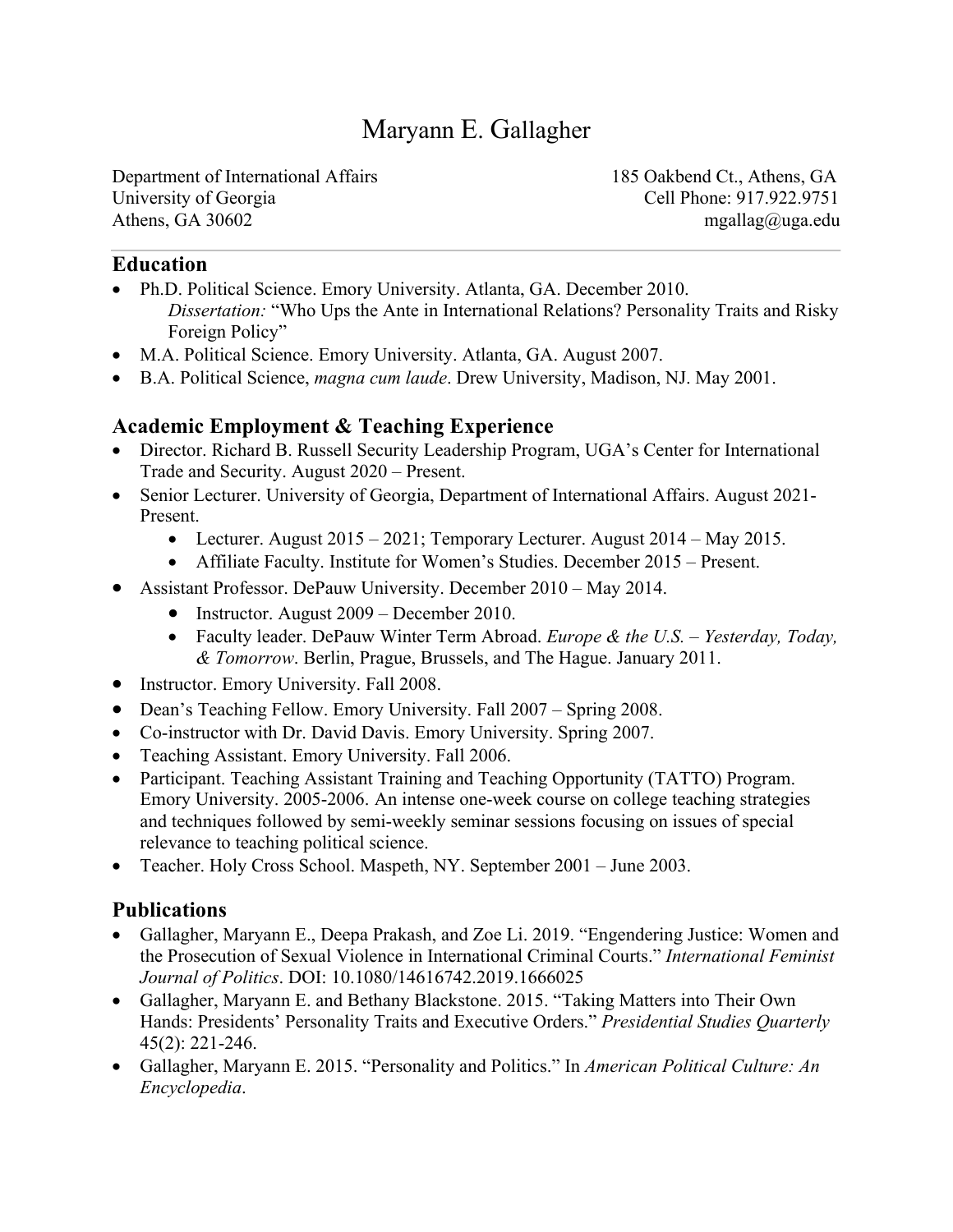- Gallagher, Maryann E. and Susan H. Allen. 2014. "Presidential Personality: Not Just a Nuisance." *Foreign Policy Analysis* 10 (1): 1-21.
- Gallagher, Maryann E. 2014. "Civil Liberties." In Gibbons et al. *Encyclopedia of Political Thought*.

#### **Research in Progress**

- "Is he speaking our language? Donald Trump's Leadership Traits in Comparison to Previous Presidents" (with Susan H. Allen). *Under Review*.
- "Gender and Foreign Policy: Do Women in the State Department Lead Differently than Men?" (with Jena Jibreen, UGA undergraduate student).
- "If This Were Important I Would Have Learned About it in IR: Gender-mainstreaming Introduction to International Relations" (with K. Chad Clay and Madison Conkel).
- "Bringing the Leader Back In: The Big Five and Foreign Policy Decision Making."

### **Honors, Awards, and Grants**

- SPIA Non-tenure Track Excellence in Teaching Award. UGA. Spring 2021.
- SPIA Diversity, Equity, and Inclusion Course Redesign Grant for Introduction to International Relations (with Molly Berkemeier, Chad Clay, Gulcan Saglam, and Ryan Powers). Spring 2021.
- Focus on Faculty. Featured on *UGA Today*. January 2020.
- J. Hatten Howard III Honors Teaching Award. UGA Honors College. April 2019.
- Online Course Development Grant for INTL4410E: Terrorism. October 2018.
- Department of International Affairs Award for Teaching Excellence. UGA. March 2017.
- Recognized as an Outstanding Professor by UGA's Student Government Association Annual Professor Recognition Reception. March 1, 2017.
- UGA Teaching Academy Fellows Program. 2015-2016.
- Emory Department of Political Science Graduate Student Teaching Award. August 2008. Awarded to the graduate student with the best overall teaching portfolio.
- Woodruff Library Graduate Fellowship. Emory University. 2008-2009. (Declined)
- Dean's Teaching Fellowship. Emory University. 2007-2008. Competitive fellowship awarded to graduate students "whose records demonstrate excellence in teaching."
- Marjorie Kovler Research Fellowship for dissertation research at the Kennedy Presidential Library. July 2007.
- Truman Library Research Grant for dissertation research at the Truman Presidential Library. June 2007.
- Emory University Department of Political Science dissertation research grant. Summer 2007.

#### **Conference Participation & Lectures**

• Paper. "A Trump'ed Up Foreign Policy: Applying Leadership Trait Analysis." (with Susan H. Allen). Annual Meeting of the International Studies Association – Midwest. Virtual. November 21, 2020.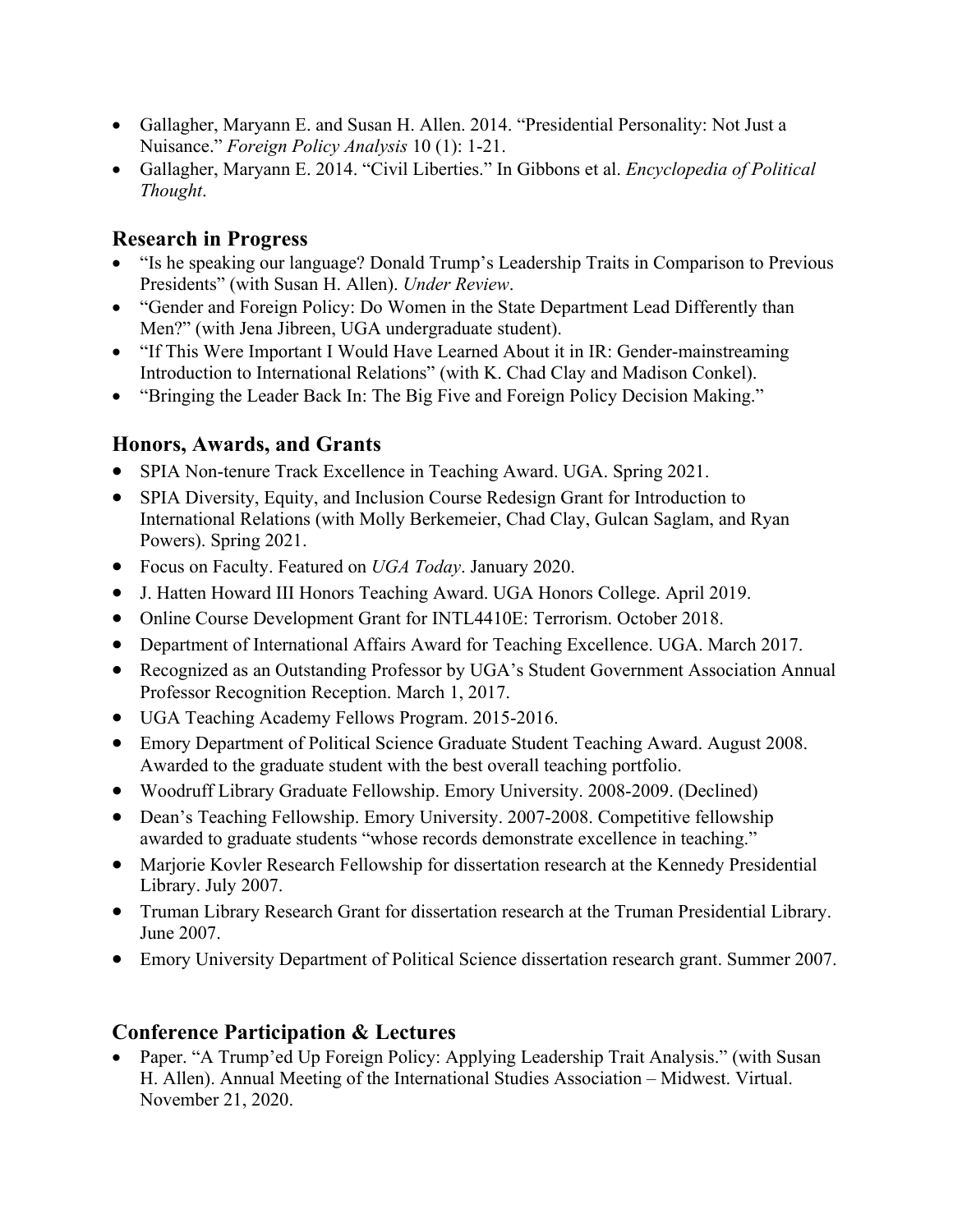- Lecture. "Crafting Policy Responses to Conflict Related Sexual Violence." Honors Policy Scholars Program. UGA Honors Program. October 26, 2020.
- Presentation. "If This Were Important I Would Have Learned About it in IR: Gendermainstreaming Introduction to International Relations." Conference of the *International Feminist Journal of Politics*. Nashville, TN. March 6, 2020. (Virtual presentation due to Covid-19).
- Lecture. "Establishing the Northeast Georgia League of Women Voters: Opportunities and Challenges." Women and Girls in Georgia Conference. Athens, GA. October 26, 2019.
- Discussant & Round Table Participant. Visions in Methodology Workshop. Athens, GA. May 2019.
- Keynote Speaker. UGA Model UN Conference (UGAMUNC). University of Georgia. February 8, 2019.
- Participant. Round Table on Women in Politics. Jeanette Rankin Foundation Legacy Lecture. University of Georgia. November 28, 2018.
- Lecture. "Sexual Violence and War." Foundation & Ramsey Fellows dinner. Honors College. University of Georgia. October 24, 2018.
- Lecture. "If This Were Important I Would Have Learned About it in IR: Gendermainstreaming Introduction to International Relations." Institute for Women's Studies. University of Georgia. September 14, 2018.
- Paper. "Gender(ed) Norms and the Prosecution of Sexual Violence in International Courts." (With Deepa Prakash and Zoe Li). Presented at both the Conference of the *International Feminist Journal of Politics* and the Annual Meeting of the International Studies Association. San Francisco, CA. April 2018.
- Lecture. "Syrian Civil War." (With Leah Carmichael). Osher Lifelong Learning Institute (OLLI) at UGA. September 14, 2017.
- Lecture. "Women and Gender Justice." Osher Lifelong Learning Institute (OLLI) at UGA. March 30, 2017.
- Paper. "Engendering Justice: Women, Gender, and the Prosecution of Sexual Violence in International Courts." IntLawGrrls 10<sup>th</sup> Anniversary Conference. University of Georgia. March 2017.
- Paper. "Engendering Justice: Women, Gender, and the Prosecution of Sexual Violence in International Courts." (With Deepa Prakash and Zoe Li). Annual Meeting of the International Studies Association. Baltimore, MD. February 2017.
- Lecture. "Just Women: Examining the Role of Female Prosecutors in International Courts." (With Deepa Prakash). DePauw University. October 27, 2016.
- Lecture. "Just Women: Examining the Role of Female Prosecutors in International Courts." Institute for Women's Studies. University of Georgia. September 30, 2016.
- Paper. "Just Women: Examining the Role of Female Prosecutors in International Courts." (With Deepa Prakash). Annual Meeting of the International Studies Association. Atlanta, GA. March 2016.
- Lecture. "High Rolling Leaders: Presidents' Personality Traits and the Use of Force." Georgia Gwinnett College. November 2012.
- Paper. "Seeking Risks or Seeking Revenge? George W. Bush and the 2003 Iraq Invasion." Annual Meeting of the International Studies Association – Midwest. St. Louis, MO. November 2012.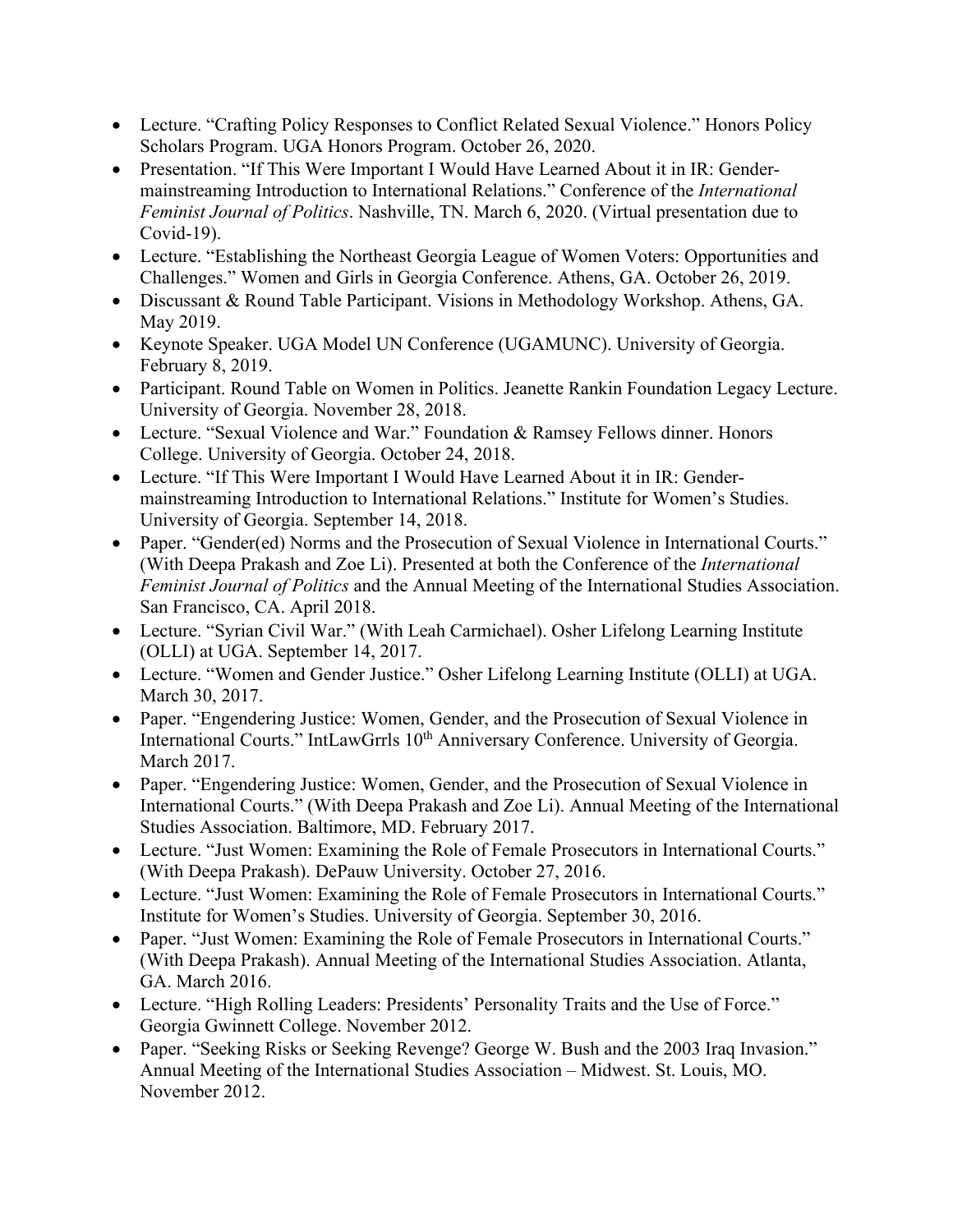- Paper. "Taking Matters into Their Own Hands: President's Personality Traits and Executive Orders." (With Bethany Blackstone). Annual Meeting of the Southern Political Science Association. New Orleans, LA. January 2012.
- Paper. "Wartime Opposition as the Protector of Civil Liberties." (With Joshua Schlake). Annual Meeting of the American Political Science Association. Seattle, WA. September 2011.
- Lecture. "High Rolling Leaders: Presidents' Personality Traits and the Use of Force." Faculty Research Colloquium. DePauw University. May 2011.
- Paper. "Presidential Personality: Not Just a Nuisance." (With Susan Allen). Annual Meeting of the Midwest Political Science Association. Chicago, IL. April 2011.
- Discussant. Past and Present in U.S. Foreign and Security Policy. Annual Meeting of the International Studies Association. New York, NY. February 2009.
- Paper. "Who Ups the Ante in International Relations? Personality Traits and Risky Foreign Policies." Journeys in World Politics Workshop. University of Iowa. October 2008.
- Poster. "First to Put it All on the Line: Leaders Who Escalate International Crises." Annual Meeting of the American Political Science Association. Boston, MA. August 2008.
- Paper. "A Quantitative Analysis of Personality Traits and the Initiation of Force." Annual Meeting of the American Political Science Association. Chicago, IL. September 2007.
- Paper. "Congress and Conflict: Abdication, Responsibility, and Blame." Annual Meeting of the Midwest Political Science Association. Chicago, IL. April 2007.
- Paper. "High Rolling Leaders: The 'Big Five' Model of Personality and Risky Foreign Policy." Annual Meeting of the Southern Political Science Association. Atlanta, GA. January 2006. Revised version presented at the Annual Meeting of the International Studies Association. San Diego, CA. March 2006.

# **Courses Taught**

- Introduction to International Relations
- Global Issues
- Women and World Politics (Honors and non-Honors)
- American Foreign Policy
- Decision Making in International Relations
- War and Gender
- Terrorism (online)
- Security Studies Practicum
- Advanced Research in Int'l Security Policy
- American National Government
- The Legislative Process
- The Presidency
- The U.S. National Security Council
- Leadership and Decision Making (Senior Seminar)
- Globalization & Human Rights (co-taught)

# **Department and University Service**

- Director. Richard B. Russell Security Leadership Program. University of Georgia. August 2020 – Present.
- Member. SPIA Diversity and Inclusion Working Group. University of Georgia. Fall 2020 Present.
- Coordinator. SPIA Undergraduate Research Colloquium. University of Georgia. Fall 2018 –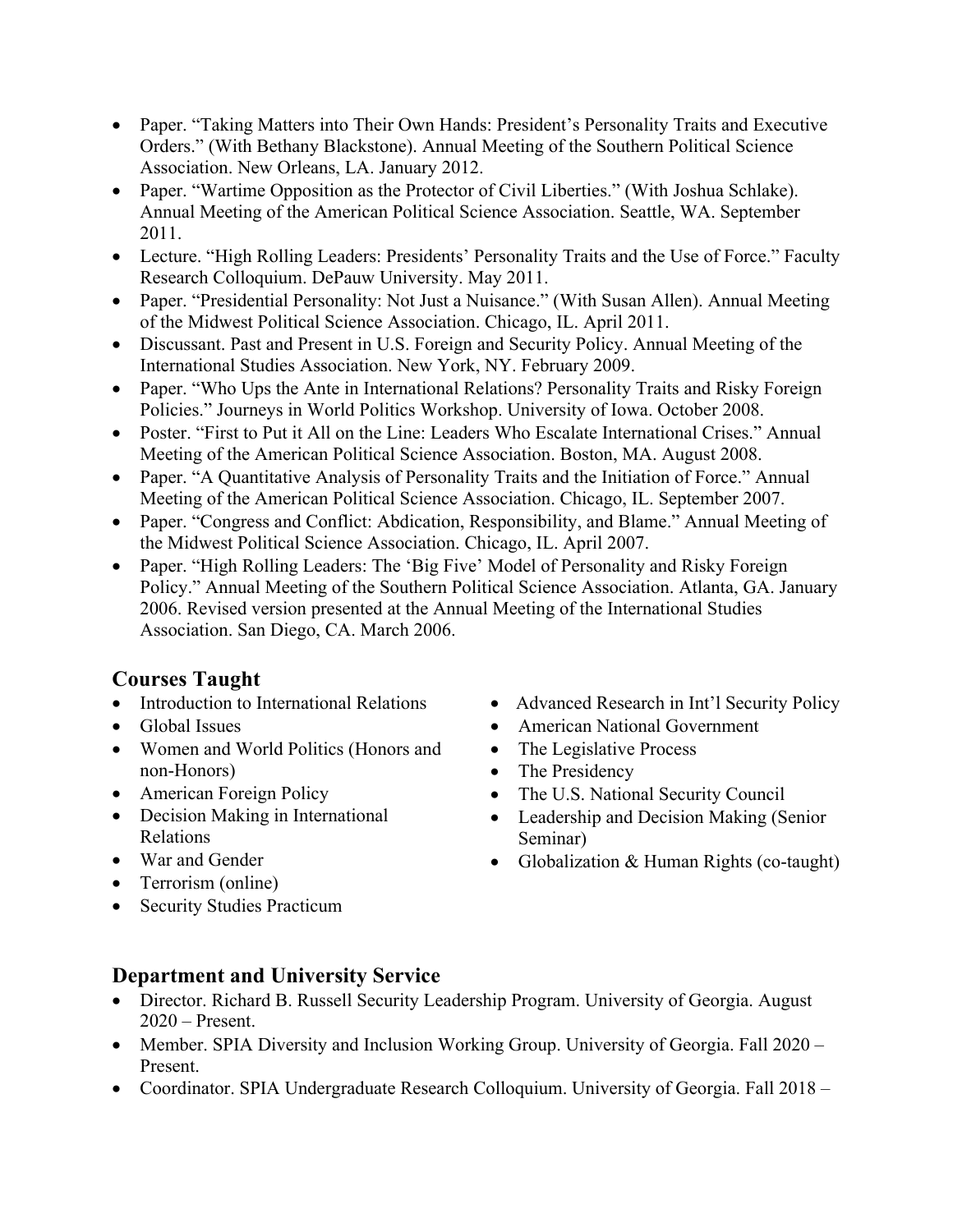Present.

- Member. Department of International Affairs Curriculum Committee. University of Georgia. Fall 2018 – Present.
- Faculty Advisor. SPIA Student Union. University of Georgia. Fall 2014 Present.
- Member. Department of International Affairs Lecturer Search Committee. University of Georgia. Spring 2019.
- Member. SPIA Dean Search Committee. University of Georgia. Fall 2016 January 2017.
	- Dissertation/MA Committee Member. University of Georgia.
		- o Alexandra Snipes. MA. Spring 2018.
		- o John Willingham. PhD. Spring 2016 July 2017.
		- o Jennifer Hall. PhD. Spring 2016 May 2017.
		- o Megan Lounsbury. PhD. Spring 2014 May 2016.
- Center for Undergraduate Research Opportunities (CURO) Students. University of Georgia.
	- o Carter Best. Spring 2021.
	- o Rosa Brown. Spring 2021.
	- o Emma Traynor. Spring 2021.
	- o Jessica Sitar. Spring 2021
	- o Austin Meredith. Fall 2020.
	- o Jena Jibreen. Summer 2020-Spring 2021.
	- o Stephania Luna-Jimenez. Summer 2020.
	- o Margaret McMillan. Summer 2020.
	- o James Davis. Spring 2020.
	- o Isabelle Welch. Summer 2019.
	- o Alexis Manson. Fall 2018-Fall 2019.
	- o Sarah Henning. Summer 2018-Spring 2019.
	- o Ashlyn Webb. Summer 2018.
	- o Sarah Howard. Fall 2017.
	- o Madison Conkel. Fall 2016-Spring 2017.
	- o Zoe Li. Spring 2016-Fall 2016.
- DePauw University Committee Service:
	- o Committee on Administration. Fall 2011 –Spring 2013.
	- o Conflict Studies Steering Committee. Fall 2011 Spring 2013.
	- o European Studies Steering Committee. Fall 2010 Spring 2013.
- DePauw's Sexual Misconduct Taskforce. Spring 2012 Spring 2013.
- Faculty Coordinator. DePauw's 2012 Presidential Election Watch Party. November 2012.
- Manager. DePauw Political Science Department Website. Fall 2011 Spring 2013.
- Faculty Advisor. DePauw's Mortar Board National Honor Society. Fall 2010 Spring 2013.
- DePauw Honors Scholar Thesis Committees
	- o Chair, Katherine Logan. Fall 2011 Spring 2012.
	- o Convener, Macy Ayers. Fall 2011 Spring 2012.
	- o Reader, Kerry Hobson. Fall 2010 Spring 2011.
- Search Committee Experience at DePauw University:
	- o Conflict Studies Program's tenure-track position. Spring 2012.
	- o Political Science Department's Environmental Politics/Public Policy tenure-track position. Fall 2011.